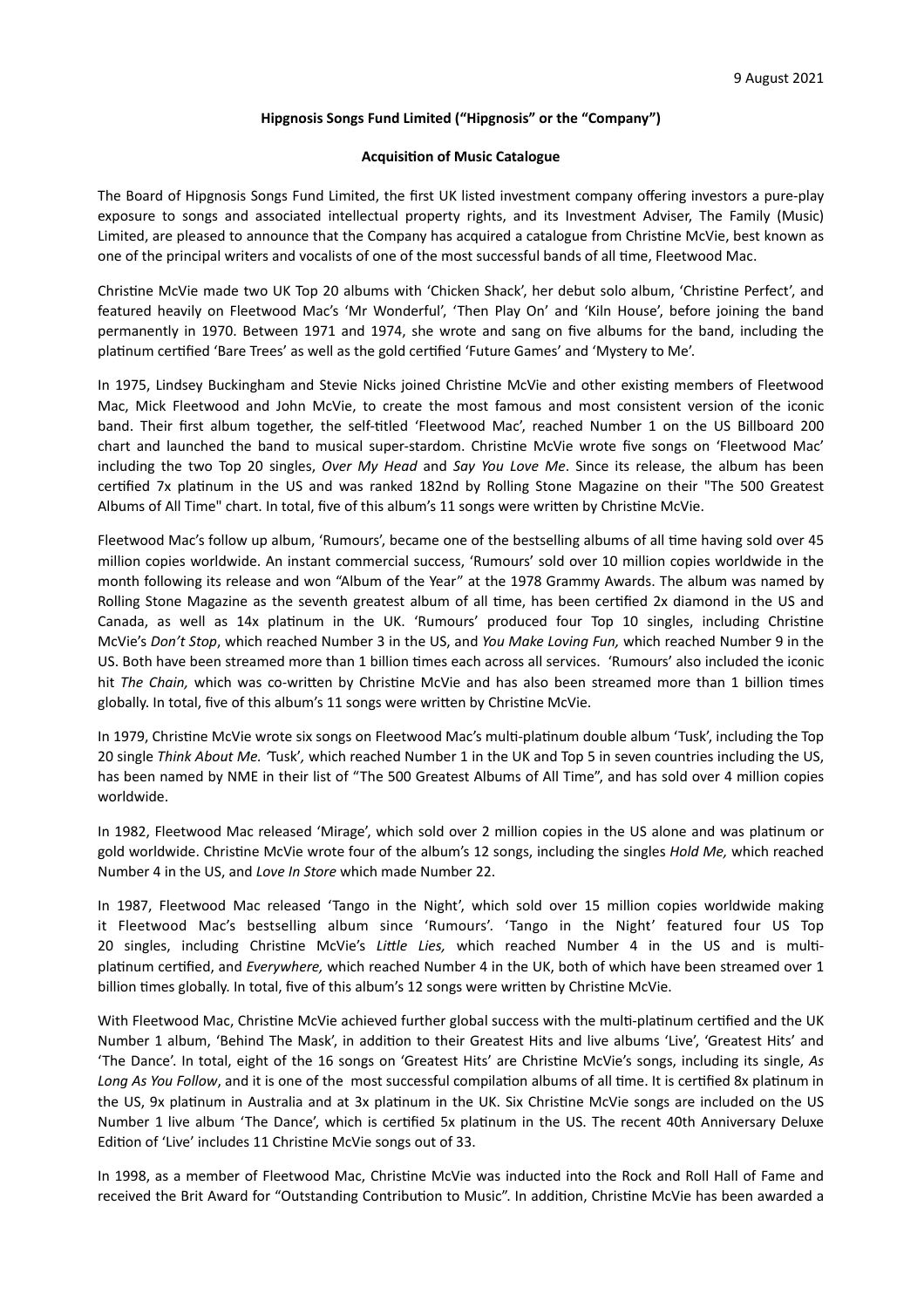Gold Badge of Merit Award from The Ivors Academy and the "Ivor Novello Award for Lifetime Achievement" from the British Academy of Songwriters, Composers and Authors.

Throughout her history, Christine McVie made two further solo albums: 'Christine McVie' in 1984, which included two US hit singles *Got A Hold On Me,* which reached Number 10, and *Love Will Show Us How,* which reached Number 30. The album made Number 26 on the Billboard Top 200. This was followed twenty years later by 'In The Meantime'. In 2017, she reunited with Lindsey Buckingham for 'Lindsey Buckingham Christine McVie' which debuted on the UK Album chart at Number 5 and the Billboard Top 200 in the US at Number 17. The album has been certified silver in the UK.

Combined with its acquisition from Lindsey Buckingham, Hipgnosis now owns the song copyrights and writers share for 7 of 11 songs on 'Fleetwood Mac', 8 of 11 songs on 'Rumours', 15 of 20 songs on 'Tusk', 9 of 12 songs on 'Mirage', 9 of 12 songs on 'Tango In The Night', 11 of 16 songs on 'Greatest Hits', and 12 of 17 songs on 'The Dance'.

Christine McVie was represented by Business Manager Paul Glass at The Colony Group, Manager Martin Wyatt and Lawyer Mario González.

#### **Merck Mercuriadis, Founder of The Family (Music) Limited and Hipgnosis Songs Fund Limited, said:**

"Christine McVie is one of the greatest songwriters of all time having guided Fleetwood Mac to almost 150 million albums sold and making them one of the best-selling bands of all time globally. In the last 46 years the band have had three distinct writers and vocalists but Christine's importance is amply demonstrated by the fact that eight of the 16 songs on the band's Greatest Hits albums are from Christine. It's wonderful for us to welcome Christine to the Hipgnosis Family and particularly wonderful to reunite her once again at Hipgnosis with Lindsey Buckingham. Between Christine and Lindsey we now have 48 of 68 songs on the band's most successful albums."

#### **Christine McVie said:**

"I am so excited to belong to the Hipgnosis family, and thrilled that you all regard my songs worthy of merit. I'd like to thank you all for your faith in me, and I'll do all I can to continue this new relationship and help in any way I can! Thank you so much!"

#### **Catalogue Playlists:**

## **Spotify**

https://open.spotify.com/playlist/2SedojuM3brrnjyVTz9dxt?si=888e784311e04ea1

## **Apple**

https://music.apple.com/gb/playlist/christine-mcvie-catalogue/pl.u-55D6PmyS6RPJ45N

## **Key Catalogue Information:**

| Catalogue                 | Worldwide copyright, ownership and financial interest, including Writer's Share, of<br>all compositions and Neighbouring Rights |           |    |                        |
|---------------------------|---------------------------------------------------------------------------------------------------------------------------------|-----------|----|------------------------|
| <b>Copyright acquired</b> | 100%                                                                                                                            |           |    |                        |
| <b>Number of Songs</b>    | 115                                                                                                                             |           |    |                        |
| <b>Accolades</b>          |                                                                                                                                 | Number 1s |    | <b>Top 10s Grammys</b> |
|                           |                                                                                                                                 | 11        | 47 | 2                      |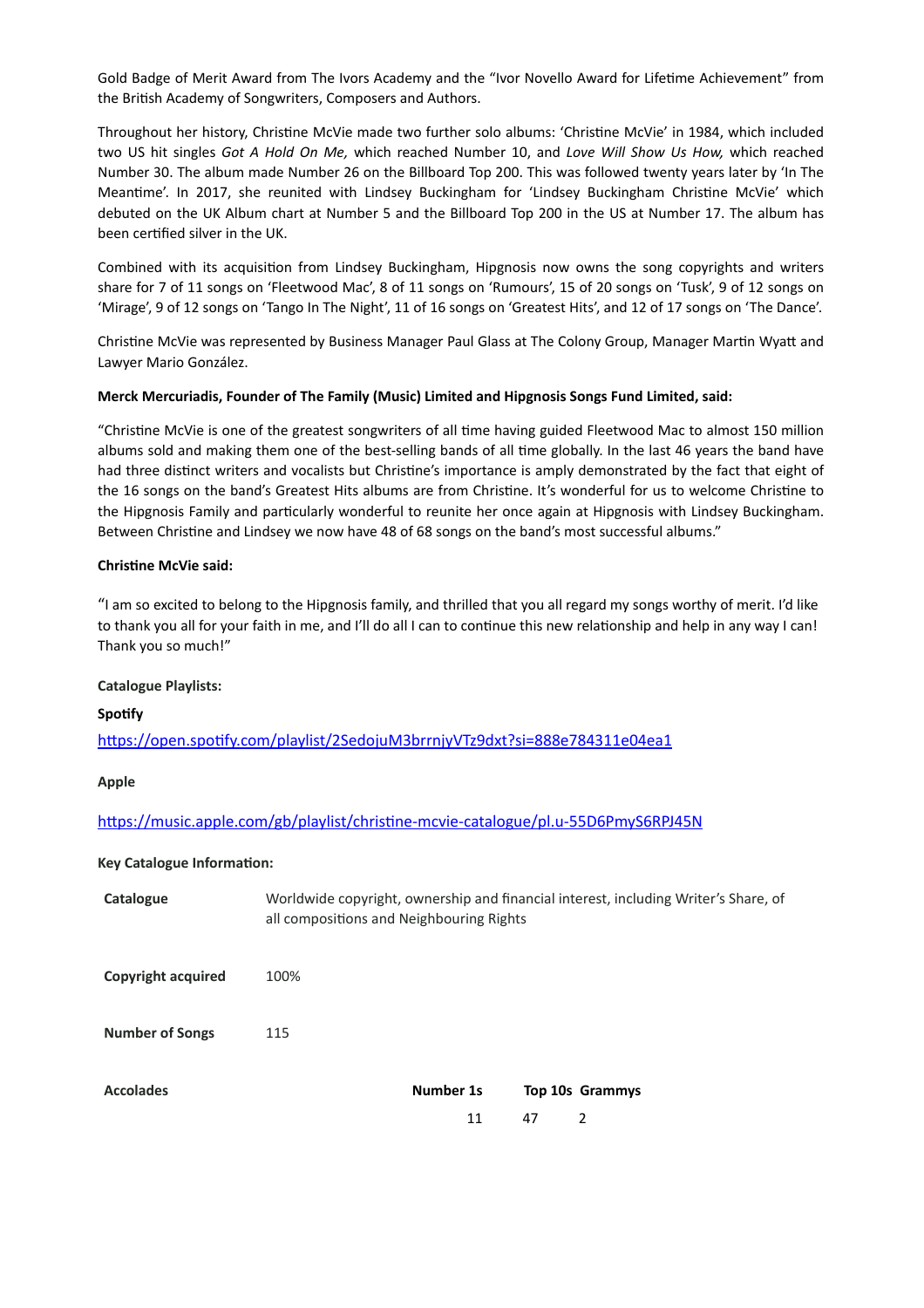| <b>Revenue History</b> | 2018 | 2019                 | 2020 |
|------------------------|------|----------------------|------|
|                        |      | \$'000 \$'000 \$'000 |      |
|                        |      | 1,588 1,721 1,709    |      |

| Revenue mix by<br>source* | Mechanical | <b>Streaming</b> |     | Sync<br><b>Rights</b> | <b>Writer's Share</b> |     | <b>Neighbouring</b> |
|---------------------------|------------|------------------|-----|-----------------------|-----------------------|-----|---------------------|
|                           |            | 5%               | 10% | 14%                   | 51%                   | 16% |                     |

| Revenue mix by | US |     | <b>Rest of World</b> |
|----------------|----|-----|----------------------|
| geography      |    | 48% | - 52%                |

| Revenue         | Top 3 Songs |     | Top 5 Songs | Top 10 Songs |
|-----------------|-------------|-----|-------------|--------------|
| diversification |             | 65% | 81%         | 91%          |

| Top 5 Songs by | Artist<br>Song                       |               |  |  |
|----------------|--------------------------------------|---------------|--|--|
| revenue        | Don't Stop                           | Fleetwood Mac |  |  |
|                | Everywhere                           | Fleetwood Mac |  |  |
|                | Fleetwood Mac<br>You Make Loving Fun |               |  |  |
|                | SongbirdFleetwood Mac                |               |  |  |
|                | Little Lies                          | Fleetwood Mac |  |  |

\**Based on the catalogue's royalty statement revenue in the calendar year 2020*

# For further information, please contact:

| The Family (Music) Limited<br>Merck Mercuriadis                                                                                         | Tel: +44 (0)1481 742742  |
|-----------------------------------------------------------------------------------------------------------------------------------------|--------------------------|
| <b>Singer Capital Markets - Joint Corporate Broker</b><br>James Maxwell / James Moat / Amanda Gray / Alaina Wong (Corporate<br>Finance) | Tel: +44 (0)20 7496 3000 |
| Alan Geeves / James Waterlow / Sam Greatrex (Sales)                                                                                     |                          |
| J.P. Morgan Cazenove - Joint Corporate Broker<br>William Simmonds / Jérémie Birnbaum (Corporate Finance)<br>James Bouverat (Sales)      | Tel: +44 (0)20 7742 4000 |